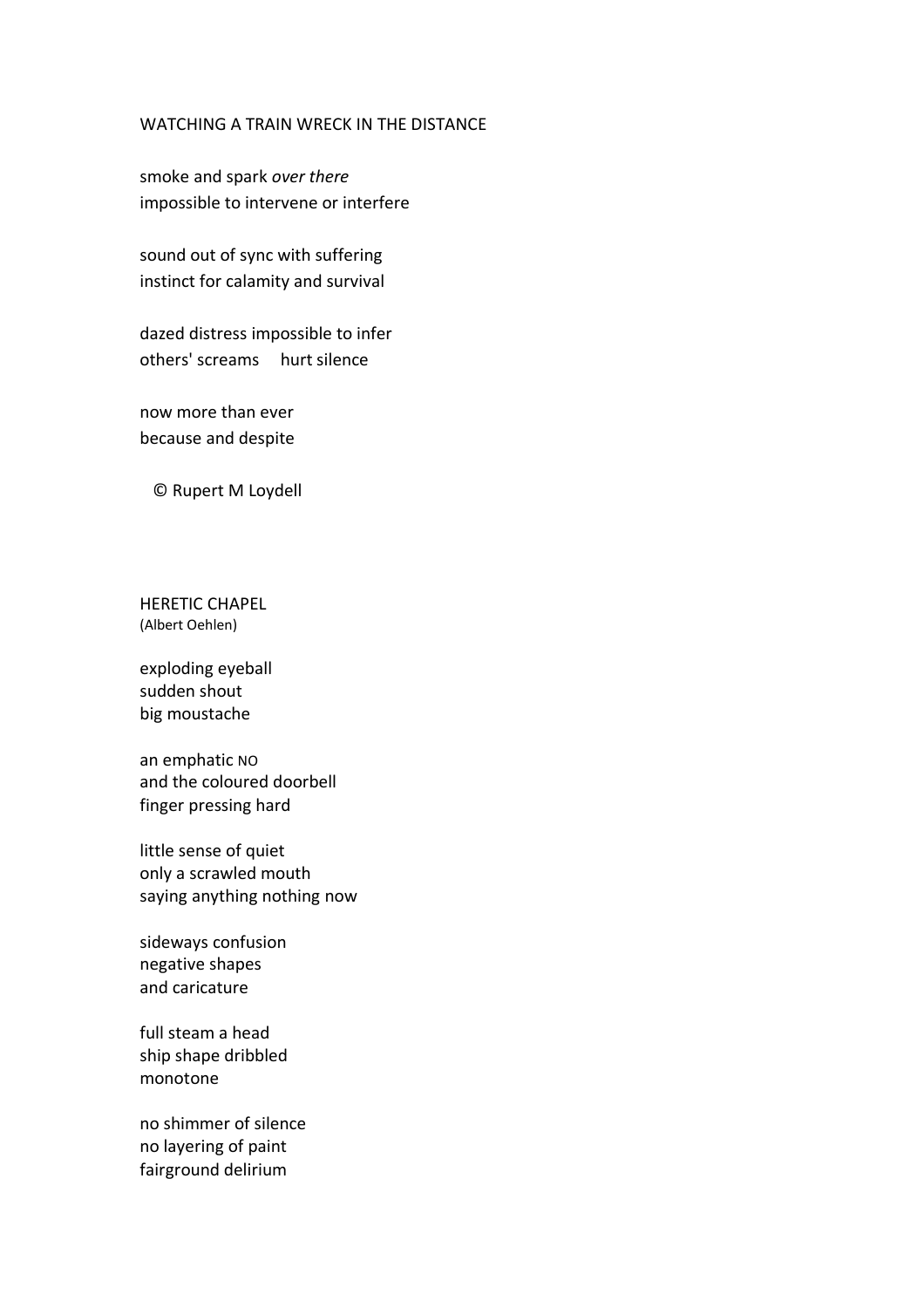she rises from the water limbs awry limb less patterns stacked up

depthless 'not as good as it thinks it is'

© Rupert M Loydell

## END OF SEASON

The scan was clear, unofficially anyway (I never heard back from the doctor) and autumn is here now: spiderwebs and clouds, darker early evenings.

Martin got me listening to music again, although he likes rock in a way I don't; and the future got me worrying about work, although I'm sure it's all perfectly manageable.

I'm tired of the same things happening again, years spent playing out repeated motifs; bored with answering emails, looking after those who can't organise themselves.

Bomb damage maps clearly show where the past exploded and fault lines developed, how I rely on mistakes of memory and artifice, to conjecture a life from fictions and photos.

You send me emails from your online trips, missives from journeys I can't undertake. The raised road above cast shadows across the small space I inhabit below.

© Rupert M Loydell

NEWBIGGIN